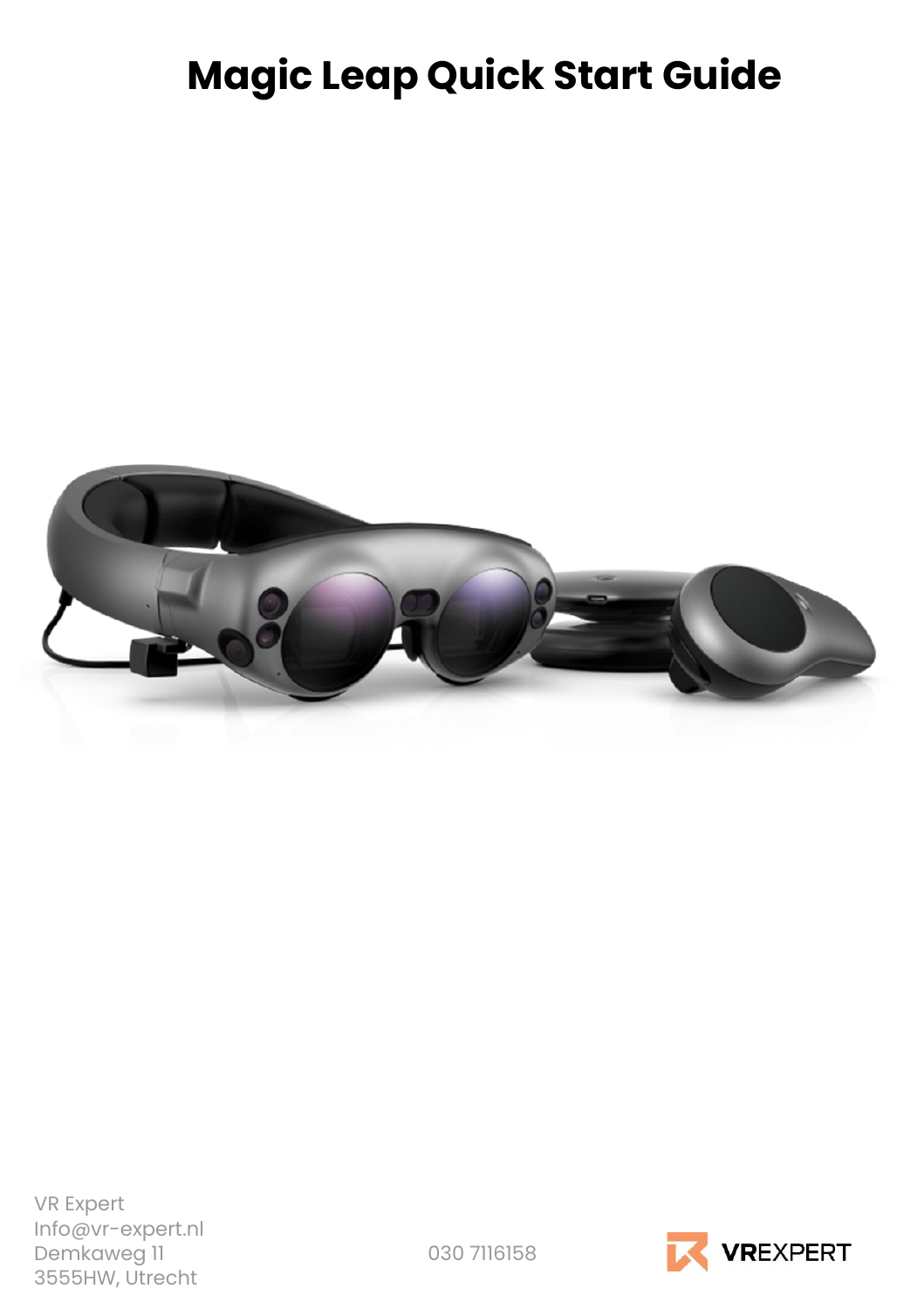# **Magic Leap Quick Start Guide**



#### **In the box**

- Magic Leap Headset
- Magic Leap Lightpack
- Controller
- Charging Cable
- UK-EU adapter
- Fit Kit Components (consists of different size nose and forehead pads)

#### **Before you start**

- That little box near the right eyepiece is the antenna for your "Six degrees of freedom" (6DoF) Control. Be gentle with it.
- Keep Lightpack vents clear so your device can breathe, These are located just below the Power Button.
- The Fit Kit components never require physical force to adjust.
- Don't drop your device. Secure the Lightpack in a pocket, your hand, on a desk, or with a sling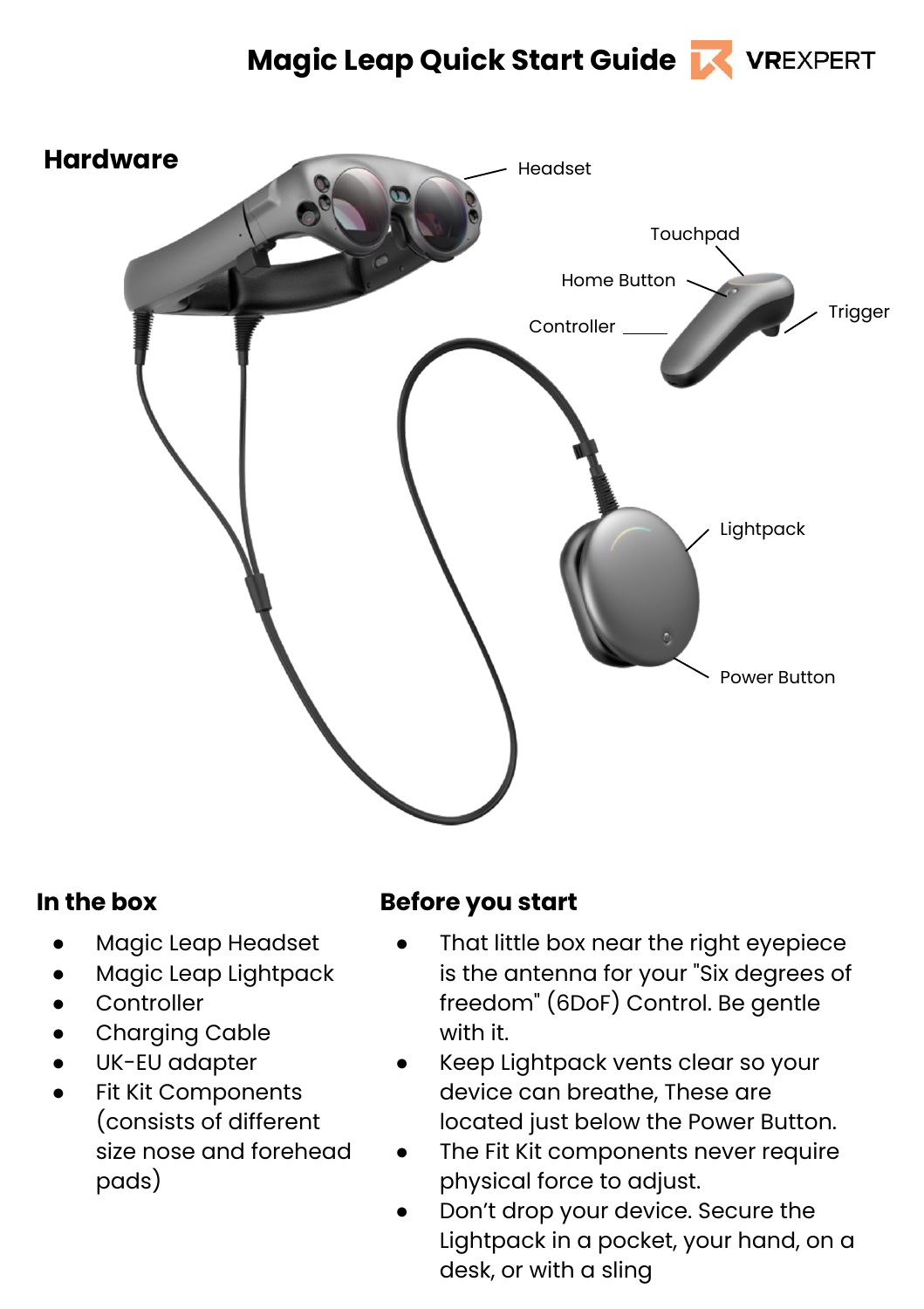# **Setting up**

You'll need a Magic Leap ID. Magic Leap 1 requires a Magic Leap ID to connect your device with services like the app store and Magic Leap World. Before turning on Magic Leap 1, complete these steps:

- 1. Go to [https://id.magicleap.com](https://id.magicleap.com/).
- 2. Enter your email address.
- 3. Type your First Name, Last Name, and Date of Birth.

Magic Leap will send a code to your email account. Open that account and enter the code on the Magic Leap web page.

Complete your account, including Country to see regional apps in Magic Leap World, and you're ready to go!

# **Getting Started**

To get started with the Magic Leap 1 you will have to turn it on, below is described how that works.

Power Up: Once you've connected the Lightwear, hold down the button on the Lightpack for a 3-count. Next hold down the button on the Control for a 3-count while holding it close to the lightpack.

Power Down: To turn off Magic Leap 1 from the Launcher, select the battery icon and then select the power off icon. Control shuts down automatically. To manually turn off Magic Leap 1, hold down the Lightpack power button for 8 seconds, then hold down the Control trigger and home button for 3 seconds.

## Wifi:

When Magic Leap 1 starts, it provides an orientation to the core features and helps you ensure a good fit., connect to the WiFI and logging into your account.

- To connect to Wifi during your first power up it will show you a list of all available networks in your area. Simply point the controller and pull the trigger or tap the touchpad on your preferred network.
- A keyboard will show up for you to fill in the password with. After that is done click confirm and it will connect to the chosen Wifi network.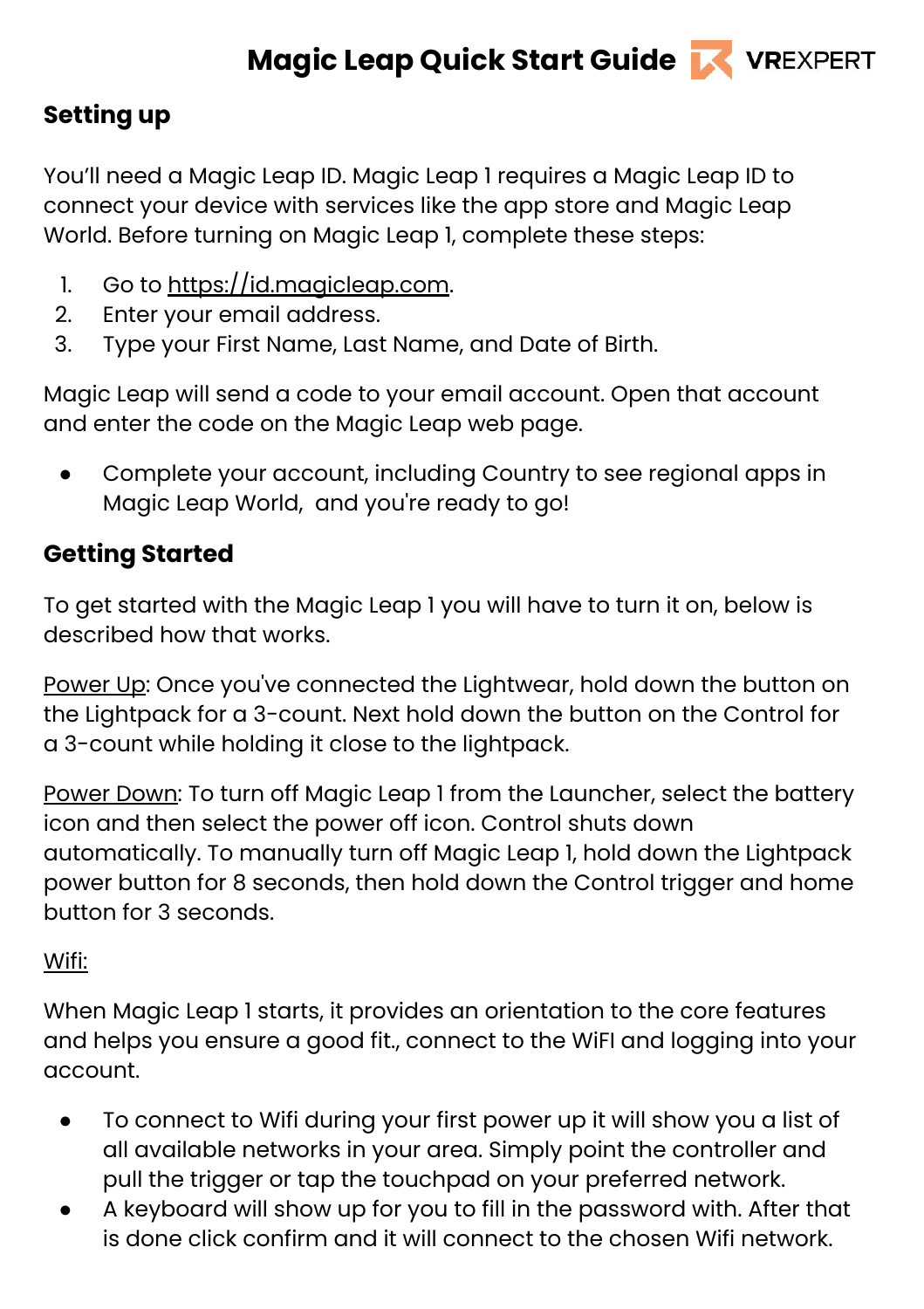# **Magic Leap Quick Start Guide K VREXPERT**

# **Using the device**

Magic Leap 1 has two application types. Below is described how this works in addition to installing apps and taking screenshots/recording video.

- Landscape: Landscape apps like Gallery and Screens can share space with other Landscape apps. To close a Landscape app, look at the application or point at it using the Control pointer, hold down the Control bumper to view options, and then select Close. Double-tap the bumper to quick-close the selected app.
- Immersive: Immersive apps like Create or Dr. Gordbort's Invaders use your entire space. To close an Immersive app, hold down the Home button on the Control to pause the experience and open Launcher. In Launcher with the app selected, press the touchpad "down" (towards you) to open options and select X to close the app.
- Installing Apps: To install applications navigate to the app store, you can easily navigate there through the home screen; press the home button to open the scroll wheel.
- Delete Apps: From the Launcher with the app selected, press the touchpad "down" (towards you) to open options and select the Trashcan icon to delete the app.
- Capture Image or Video: Want to share what you're seeing? Hold down the Home button and tap the bumper to take a photo. To start recording video, while holding down Home hold down the bumper for a long tap - 300 milliseconds, to be precise.

# **Enabling Developer Mode**

Enable developer mode on the Magic Leap device to let you connect to the device from a computer and sideload apps. On the Magic Leap device, click the setting icon, select Developer, and then select the following:

- Developer mode Make Developer Mode options available
- Allow Untrusted Sources Install apps signed with a development certificate
- Enable MLDB Access Let your device to connect to a computer with Magic Leap Device Bridge:

(https://developer.magicleap.com/en-us/learn/guides/connect-de vice)